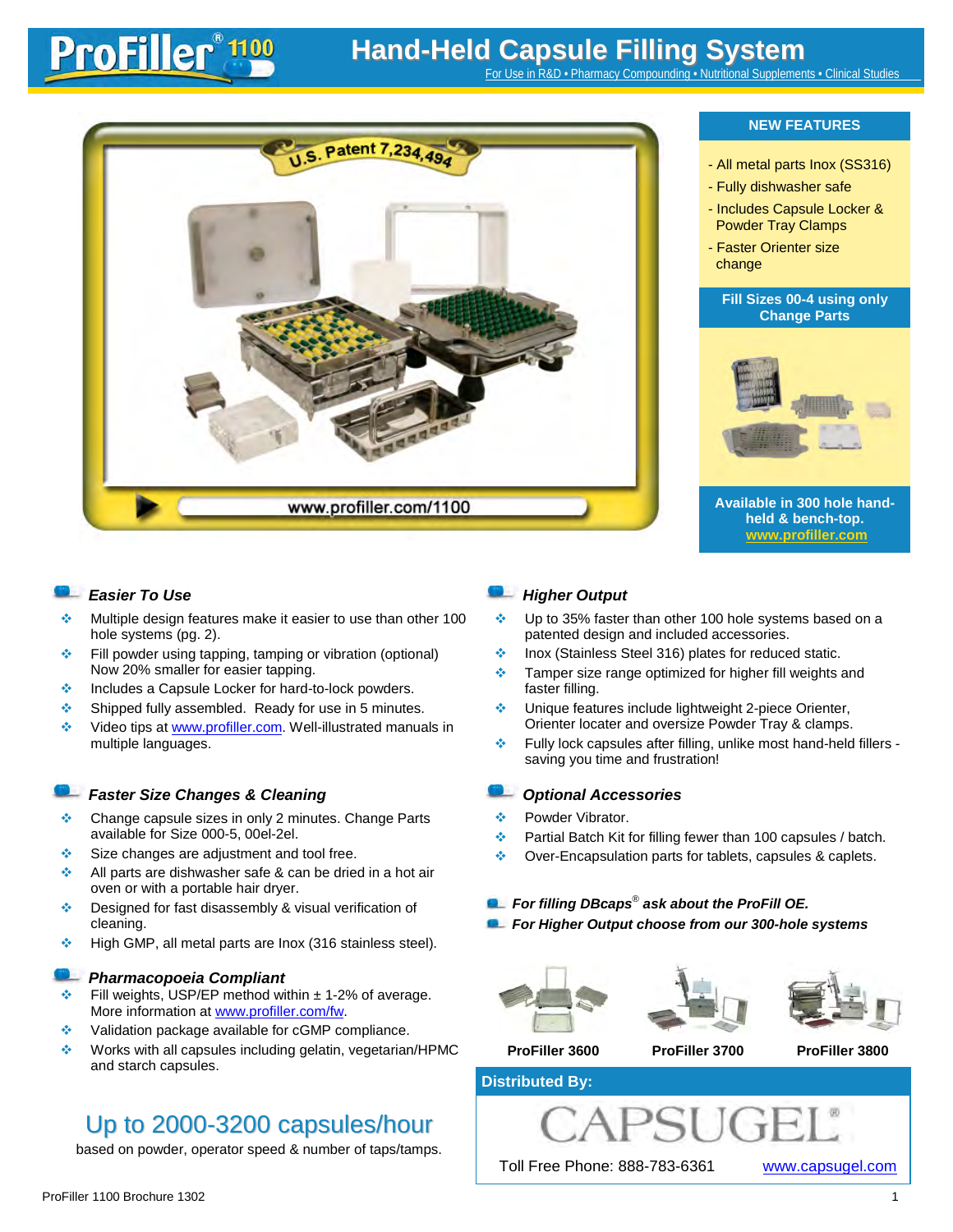### **15 design elements that make the ProFiller 1100 the 100-hole Hand-Held Filler of Choice**

## **Shipped Fully Assembled** Ease of Use **Fully Dishwasher Safe GMP 2 minute Size Changeover** Speed All metal parts Inox (316 Stainless Steel) for less static and improved GMP 3 Body Sheets enable 100% separation of all capsule types including HMPC (vegetarian) capsules. Adjustment-free Spacer Plate for fast size changes and consistent fill weight Cam Handle for fast capsule separation Patented design slots, laser cut for 100% D capsule orientation Locking Plate with domes to prevent E capsule cap dents Fully separates from Caps Tray for easy removal of filled capsules. 25-hole Capsule Locker is size-specific. Speeds locking, prevents over-locking & G capsule body dents Locked Capsule Indicator Locating Pins in Orienter & locating holes in Filler for 100% capsule transfer into Filler Orienter. Now only 2 screws from sides for size change. Use without screws and shake only lightweight orienter tray. Powder Tray is extra deep for fast spreading 50-pin Tamper in optimum size ranges for faster filling & higher fill weight. E.g. 00, 0-1,

2-3 & 4 Powder Tray clamps for pharmacy compounding or filling on optional Vibrator **MARGARET** N Full size Powder Spreaders (2)



ProFiller<sup>\*</sup><sup>1100</sup>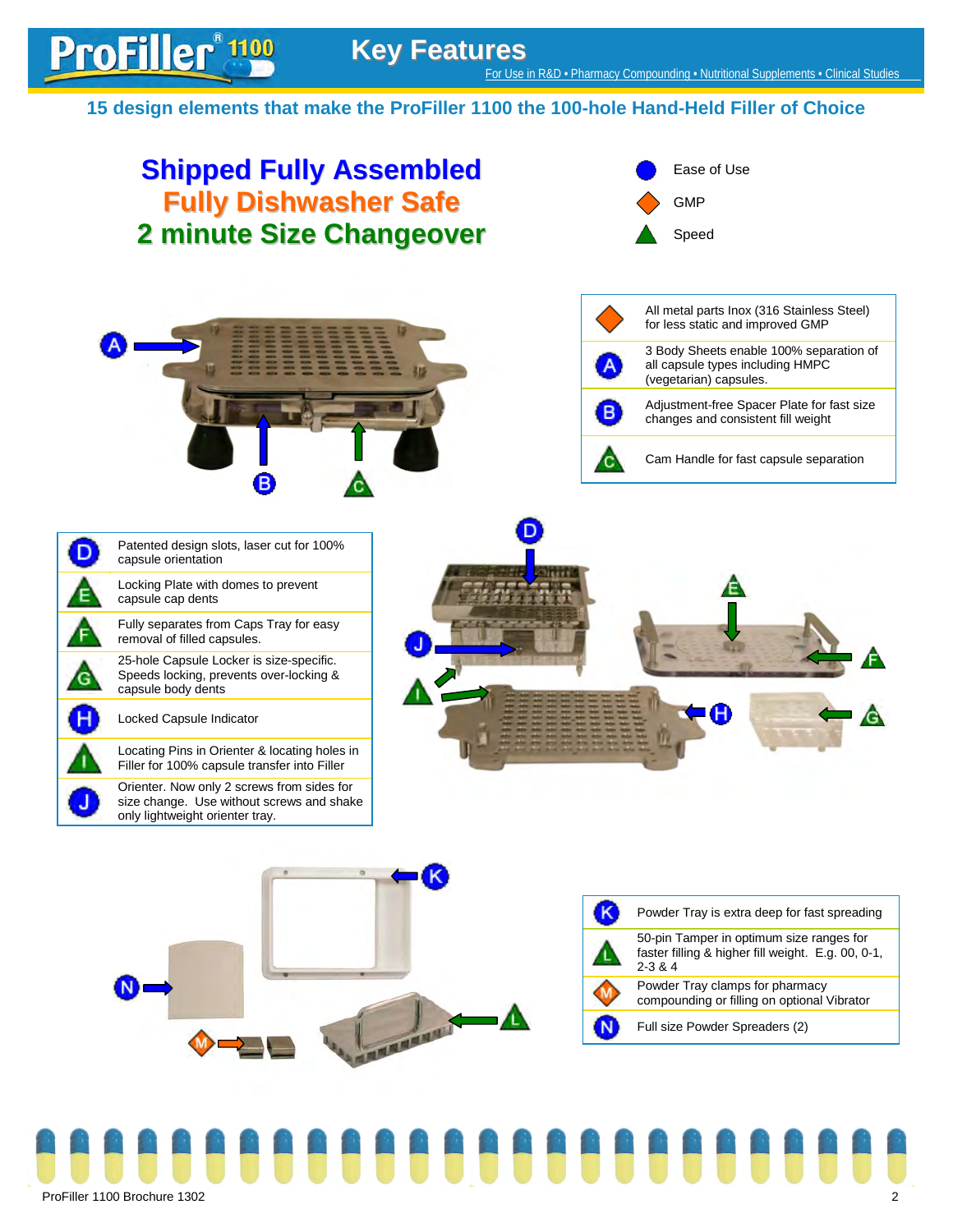**Special Fill Materials**

### *When to use a Powder Vibrator – see www.profiller.com/vibrators*

The optional Vibrator is especially helpful when filling certain materials:

- Fluffy and fine powders such as Charcoal.
- Powders that bridge such as Tyrosine or Calcium Carbonate.
- Powders that can stick to Tamper pins such as Frankincense or Dolomite.
- Granules where tamping can cause granules to break or compress such as Omeprazole.

### *Filling Liquids*

After separating capsules, leave capsules in raised position. Fill capsules with a pipette or syringe. After filling, slowly push Cam Lever back to release capsule bodies so they are level with top surface of Filler. Continue with Locking capsules.

Capsules filled with liquids for stability or clinical trials, if not sealed, must be kept vertical to minimize leakage between the cap and body. Capsules filled with liquids for commercial sale require sealing using equipment purchased separately. Capsules should be used with non-aqueous liquids only.

### *Filling Sticky Powders*

Separate the capsules and release Cam Lever so bodies are flush with top surface of Filler. Before tamping the powder, pull Cam Lever towards you until a gentle pressure holds capsules in place. When filling sticky powder, this will prevent capsule bodies from being pulled up with Tamper after powder compression.

### *Over-encapsulation / Double Blinding of Tablets, Capsules and Caplets.*

A full range of accessories is available (page 6).

### *Partial Filling Of Capsules*

A custom made attachment can be ordered to partially fill 100 capsules using your existing ProFiller System e.g. for inhalation capsules. Fill weight variation is within ±7% of average. Contact us for powder specifications required to design the attachment. Delivery 6-8 weeks.

### **Installing Change Parts**

8888888888888888



ProFiller 1100 system's patented design requires no tools or adjustments to change capsule size.



**4.** Set Cam Lever to 3 o'clock. Remove the 3 Body Sheets.





**5.** Lift out clear Spacer Plate and replace with new size Spacer Plate.



**2.** Position new Orienter Tray and **3.** Remove Caps Tray. secure with 2 thumbscrews.



**6.** Place new size Body Sheet "a" then "b", then "c" on locating pins.















**7.** Place new size Caps Tray onto Filler. You are now ready to fill a new capsule size.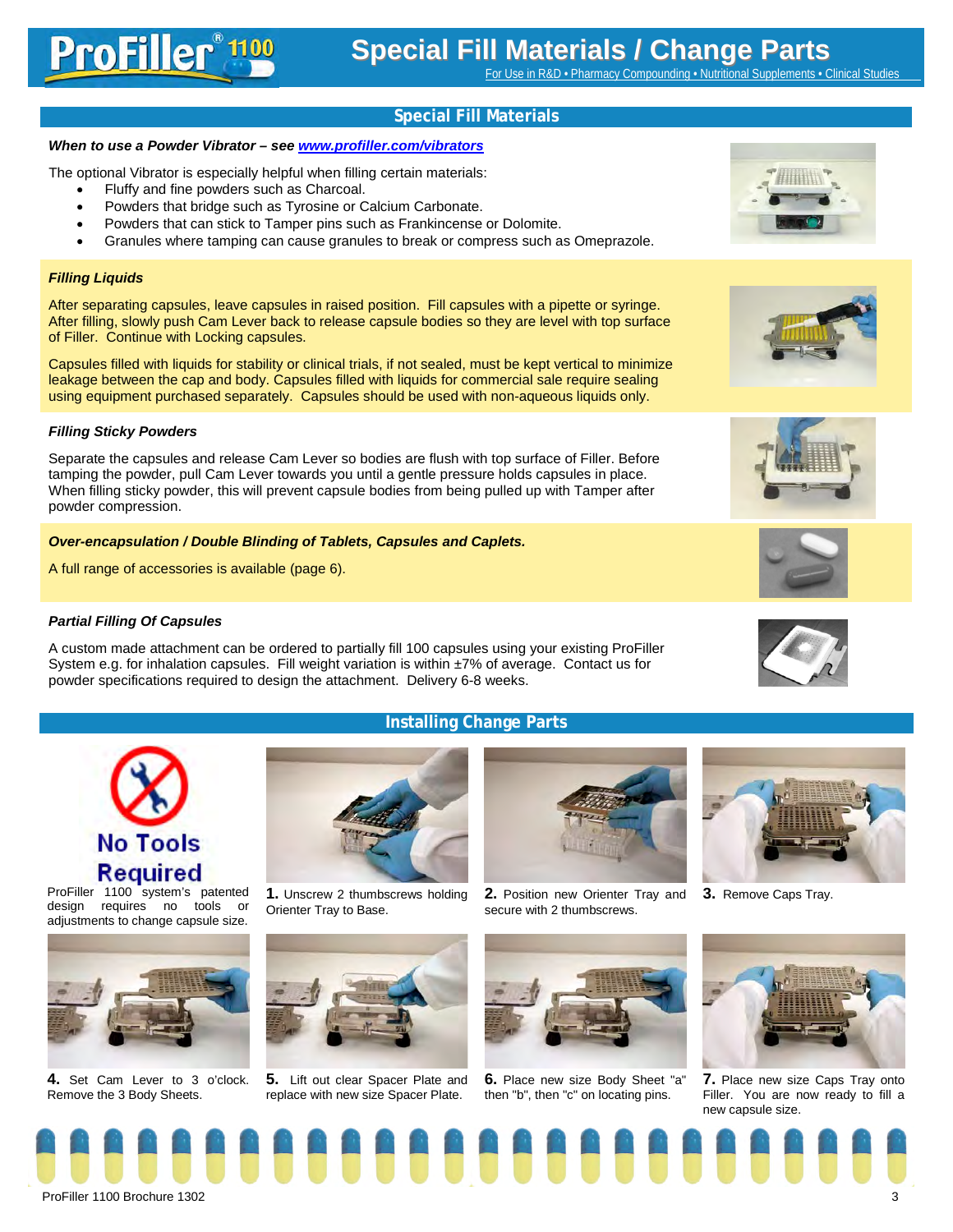For Use in R&D • Pharmacy Compounding • Nutritional Supplements • Clinical Studies

### **Materials of Construction**

## **All Parts Dishwasher Safe**



### **Parts not otherwise labeled are made of Inox (Stainless Steel 316).**

Nylon parts are known to discolor when used with Erythrosine. The Powder Spreader is known to discolor when used with Beta Carotene or Sunset Yellow.

| <b>Cleaning &amp; Drying Methods</b> |                                                                                                                                                                                                                                |  |  |  |
|--------------------------------------|--------------------------------------------------------------------------------------------------------------------------------------------------------------------------------------------------------------------------------|--|--|--|
| <b>Automatic Dishwasher</b>          | All parts are fully dishwasher safe using automatic dishwasher detergents. Plastic parts<br>should be placed in top rack (<70°C / 160°F).                                                                                      |  |  |  |
| <b>Cleaning Agents</b>               | We recommend cleaning using household hand dishwashing liquid. All items may be cleaned<br>with NaOH (caustic soda) 1-2% solution, 1% sodium thiosulphate solution, or liquid<br>detergents with up to 4% sodium hypochlorite. |  |  |  |
| <b>Isopropyl Alcohol</b>             | Wipe with a cloth dipped in isopropyl alcohol, then immediately wipe dry with a clean cloth. Do<br>not use on Orienter Base or Capsule Locker.                                                                                 |  |  |  |
| <b>Hot Air Drying</b>                | Up to 60° C. Remove plastic parts from oven after 15-20 minutes. If using portable hair dryer,<br>keep a distance of 12 inches (30 cm) from all items.                                                                         |  |  |  |
| Autoclave                            | Do not autoclave Orienter Base, Capsule Locker, Powder Spreader, Powder Tray. Other<br>parts may be autoclaved at 121°C, 15 psi pressure for 15 minutes.                                                                       |  |  |  |

See Manual for more information on cleaning products and methods.

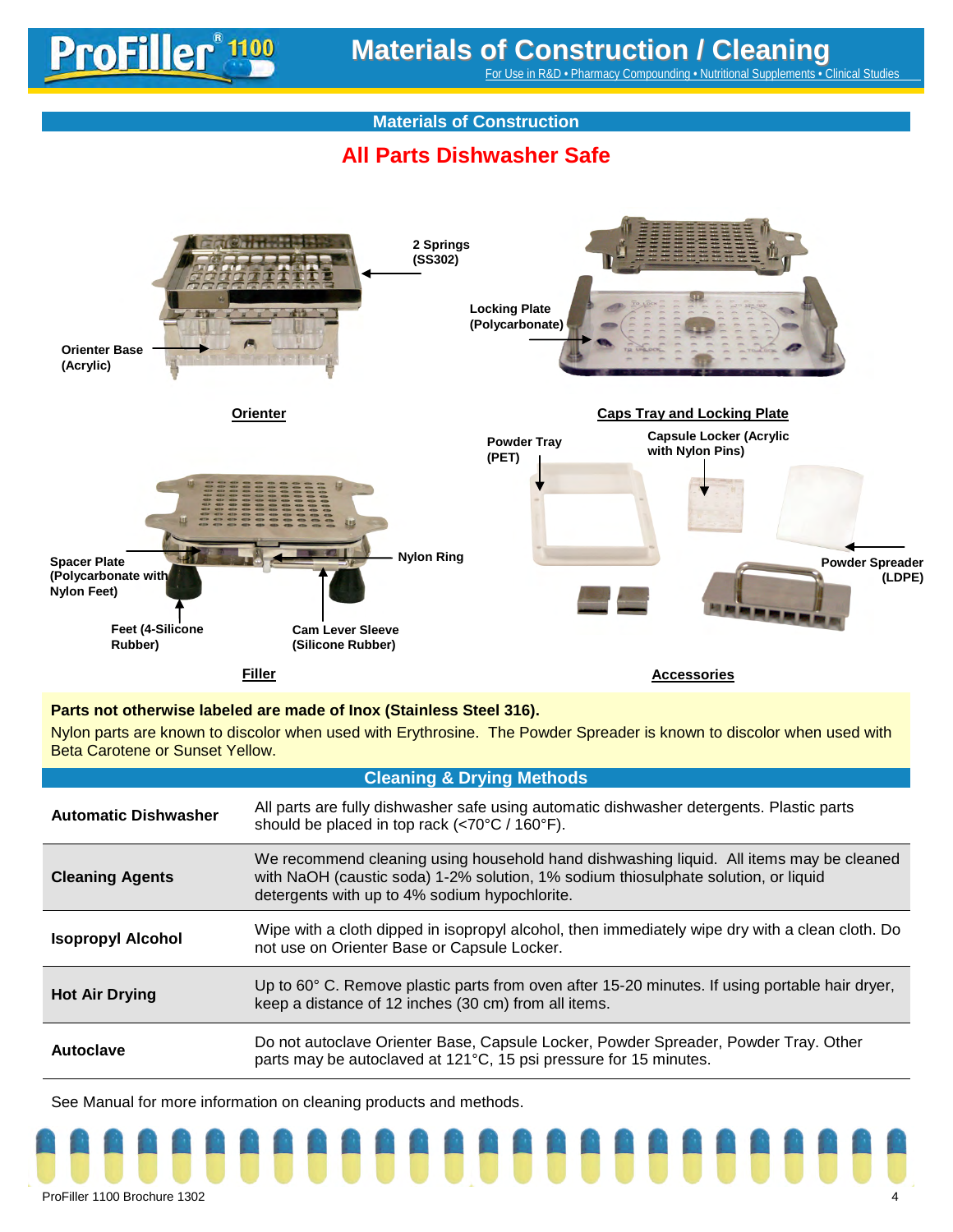# **Ordering Information**

For Use in R&D • Pharmacy Compounding • Nutritional Supplements • Clinical Studies

| <b>Item Description</b> | <b>Capsule Size</b> | Item $#$ | Price |
|-------------------------|---------------------|----------|-------|
| <b>Full System</b>      |                     |          |       |

### **Everything you need to fill one capsule size:**

- Hand-Held Filler Base, Orienter Base and Locking Plate
- Change Parts for one capsule size
- 50-pin Tamper
- Powder Spreader
- Powder Tray
- Powder Tray Clamps

Need to fill more than one Capsule size? See our combo packages below.

| 00             | P <sub>10</sub> H <sub>HS</sub> 00 | \$1080.00 |
|----------------|------------------------------------|-----------|
| 0              | <b>P10 HHS 0</b>                   | \$1080.00 |
| 1              | <b>P10 HHS 1</b>                   | \$1080.00 |
| 2              | <b>P10 HHS 2</b>                   | \$1080.00 |
| 3              | <b>P10 HHS 3</b>                   | \$1080.00 |
| $\overline{4}$ | <b>P10 HHS 4</b>                   | \$1080.00 |
| 5              | <b>P10 HHS 5</b>                   | \$1230.00 |
| 000 (80-hole)  | P <sub>10</sub> HHS 000            | \$1230.00 |
| 00el (80-hole) | P <sub>10</sub> HHS 00el           | \$1230.00 |
| 0el            | P <sub>10</sub> HHS 0el            | \$1230.00 |
| 1el            | P <sub>10</sub> HHS 1el            | \$1230.00 |
| 2el            | P <sub>10</sub> HHS 2el            | \$1230.00 |
| AAA-F          | Ask for ProFill OE                 |           |

### **Change Parts**

**Change parts for one capsule size include:**

- Caps Tray
- **Body Sheet Set**
- Spacer Plate
- Capsule Locker
- **Orienter Tray**

|                                                                                                                                                                                                                                                                                                                                                                                                                                                        | ٠<br>--<br>---------<br><br><b>NAME OF GROOM OF COLUMN</b><br><b><i><u>A MAR A MAR A MAR A</u></i></b><br><b>WELFARE STATE</b><br>----<br>٠<br>-<br>-<br><br>٠<br>ь<br>٠<br>٠<br><b>Side of</b><br>-<br>۰<br>۰ |
|--------------------------------------------------------------------------------------------------------------------------------------------------------------------------------------------------------------------------------------------------------------------------------------------------------------------------------------------------------------------------------------------------------------------------------------------------------|----------------------------------------------------------------------------------------------------------------------------------------------------------------------------------------------------------------|
| <b>A CARD CARDS</b><br><b>THE REAL PROPERTY</b><br><b>STATISTICS</b><br><b><i>A STATE OF THE STATE OF</i></b><br><b><i><u>Property Contract Contract Contract Contract Contract Contract Contract Contract Contract Contract Contract Contract Contract Contract Contract Contract Contract Contract Contract Contract Contract Contract Contract Con</u></i></b><br>and does a wide a sixty<br>2<br><b>CONTRACTOR</b> CONTRACTOR<br>$= 0$<br>--<br>-- |                                                                                                                                                                                                                |

| 0              | P10 CPS 0 <sup>a</sup>                               | \$610.00 |  |
|----------------|------------------------------------------------------|----------|--|
| 1              | P10 CPS 1 <sup>a</sup>                               | \$610.00 |  |
| 2              | P10 CPS 2 <sup>ª</sup>                               | \$610.00 |  |
| 3              | P <sub>10</sub> CPS 3 <sup>ª</sup>                   | \$610.00 |  |
| 4              | P10 CPS 4 <sup>ª</sup>                               | \$610.00 |  |
| 5              | P10 CPS 5 <sup>b</sup>                               | \$760.00 |  |
| 000 (80-hole)  | P10 CPS 000°                                         | \$760.00 |  |
| 00el (80-hole) | P10 CPS 00el <sup>c</sup>                            | \$760.00 |  |
| 0el            | P10 CPS 0el <sup>a</sup><br>(specify US or European) | \$760.00 |  |
| 1el            | P10 CPS 1el <sup>a</sup>                             | \$760.00 |  |
| 2el            | P10 CPS 2el <sup>a</sup>                             | \$760.00 |  |
|                |                                                      |          |  |

00 P10 CPS 00<sup>a</sup> \$610.00

**Tamper**

50-pin tamper

| Size<br>Range | 00            | P10 T50P 00   | \$90.00                                        |          |
|---------------|---------------|---------------|------------------------------------------------|----------|
|               | 0-1 & 0el-1el | P10 T50P 0-1  | \$90.00                                        |          |
|               | 2-3 & 2el     | P10 T50P 2-3  | \$90.00                                        |          |
|               | 4             | P10 T50P 4    | \$90.00                                        |          |
|               |               | 5             | P <sub>10</sub> T <sub>50</sub> P <sub>5</sub> | \$112.50 |
|               |               | 000 (40-pin)  | P10 T40P 000                                   | \$112.50 |
|               |               | 00el (40-pin) | P10 T40P 00el                                  | \$112.50 |

<sup>a</sup>lf you can only fill Sizes 000/00el also order P10 CLP 00-5 for \$40.00 & P10 HOB 00-4 \$75.00. If you can only fill Size 5 also order P10 HOB 00-4 for \$75.00.<br><sup>b</sup> If you can only fill Sizes 00-4 also order P10 HOB 5 for

| <b>Powder Vibrator</b>                                                                            | <b>Voltage/Frequency</b>  | Item $#$     |          |
|---------------------------------------------------------------------------------------------------|---------------------------|--------------|----------|
| Recommended for faster filling of powders that                                                    | 100-120 Volts/<br>50-60Hz | PM VIBHH 110 | \$455.00 |
| bridge or are granular, fluid or flour-like. It also<br>reduces weight variation of fine powders. | 220-240 Volts/<br>50Hz    | PM VIBHH 230 | \$455.00 |

### **Capsule Size Chart**

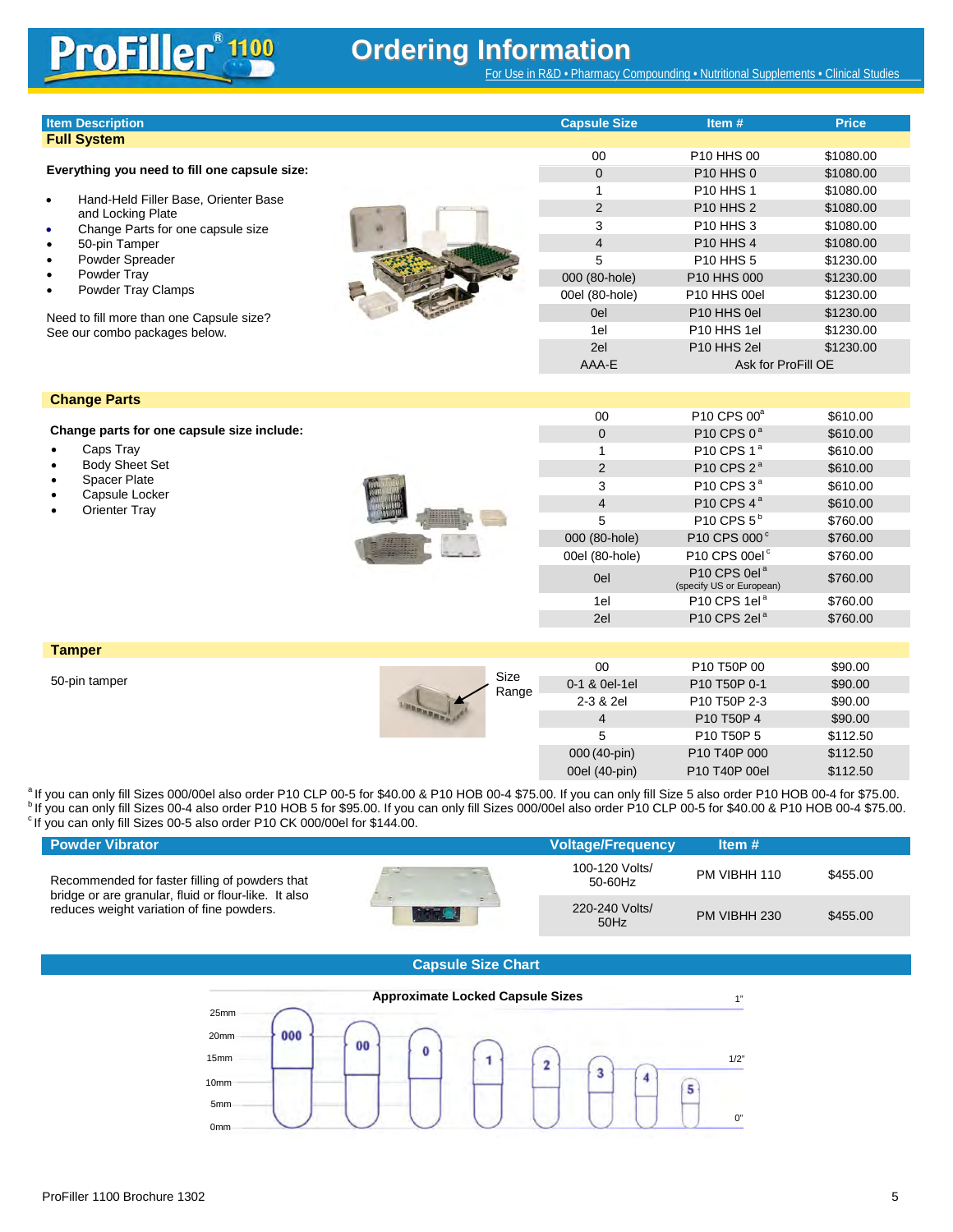# **ProFiller 19**

# **Accessories / Weights & Dimensions**

For Use in R&D • Pharmacy Compounding • Nutritional Supplements • Clinical Studies

| <b>Item Description</b>                                                                                                                                                                  |                             | <b>Capsule Size</b>                               | Item#                                                                                             | US\$     |
|------------------------------------------------------------------------------------------------------------------------------------------------------------------------------------------|-----------------------------|---------------------------------------------------|---------------------------------------------------------------------------------------------------|----------|
|                                                                                                                                                                                          | <b>Optional Accessories</b> |                                                   |                                                                                                   |          |
| <b>Maintenance Kit</b><br>Includes 1 cleaning brush, 1 nylon cleaning pad, 2 Filler<br>Base feet, 2 Orienter Base screws, & 2 Spacer Plate feet for<br>each size.                        |                             | $00 - 4$                                          | P1X MK 00-4                                                                                       | \$45.00  |
| <b>Partial Batch Kit</b><br>Fill fewer than 100 capsules per batch. Includes 1 each of<br>Orienter Divider, Powder Tray Divider & 5-pin Tamper.                                          |                             | 00-4 & 0el-2el                                    | P1X PBK 00-4                                                                                      | \$90.00  |
| <b>Tamper 5-Pin</b><br>Each side of the Tamper is for a different capsules size<br>range.                                                                                                |                             | $00-1$ & $2-4$<br>(including el sizes)            | P1X T5P 00-4                                                                                      | \$16.50  |
| <b>Filler Change Parts</b><br>Continue production with a fresh set of Filler Change Parts<br>while another set is being washed & dried                                                   |                             | 00, 0, 1, 2, 3 or 4                               | P10 FCP CS*<br>$^{\ast}CS = \text{capsule}$<br>size.                                              | \$440.00 |
| Tamper 100-Pin<br>For Faster Filling                                                                                                                                                     |                             | 0 <sup>0</sup><br>0-1 & 0el-1el<br>2-3 & 2el<br>4 | P <sub>10</sub> T <sub>100</sub> P <sub>00</sub><br>P10 T100P 0-1<br>P10 T100P 2-3<br>P10 T100P 4 | \$165.00 |
| <b>Bottom Plate Adjustable</b><br>Lowering capsule bodies by 2 mm increases fill weight by<br>10-15% for many powders and 2-4% for coarse or<br>granulated powders that do not compress. |                             | $00 - 4$                                          | P10 BPA 00-4                                                                                      | \$95.00  |

**Over-Encapsulation Accessories (Email for Prices)**

| <b>Orienter For Capsule in Capsule</b> | <b>Tablet Fill Attachment (Standard)</b>         | <b>Tablet Fill Attachment (Custom)</b> | <b>Caplet Attachment (Custom)</b>                              |
|----------------------------------------|--------------------------------------------------|----------------------------------------|----------------------------------------------------------------|
| P10 NEC OCPOB <sup>1&amp;2</sup>       | P10 TFA STD 00-0 <sup>3</sup>                    | Dimension of Tablet required.          | Dimension of Caplet required.                                  |
| Specify Capsule Size when ordering.    | <sup>2</sup> Order Guide Tray P10 OEG separately |                                        | $3$ For round tablets 6.1-9.0 mm diameter & 2.0-5.0 mm height. |

| <b>Shipping Weight and Dimensions (Approximate)</b>                                      |                                                         |                     |                                                                                          |             |                |  |  |
|------------------------------------------------------------------------------------------|---------------------------------------------------------|---------------------|------------------------------------------------------------------------------------------|-------------|----------------|--|--|
| <b>Filler</b><br>21 x 19 x 10 cm<br>$8 \times 7 \times 4$ in<br>matamatanananananahantan | 20.7cm-8.15in.<br>TO UNLOCK<br>(m)<br>$\frac{1}{10100}$ |                     | <b>Orienter</b><br>18 x 15 x 8 cm<br>$7 \times 6 \times 3$ in<br>1111<br>,,,,,,,,,,,,,,, |             | 15.2cm-5.98in. |  |  |
| <b>Item</b>                                                                              | <b>Boxes</b>                                            | <b>Shipping Wt.</b> |                                                                                          |             | Net Wt.        |  |  |
|                                                                                          |                                                         | kg                  | <b>Ibs</b>                                                                               | kg          | Ibs            |  |  |
| Complete Cuptom for ano Concule Cine                                                     | $D_{av}$ $4/4$                                          | C E                 | $\overline{A}$                                                                           | $\Lambda$ O | $\overline{A}$ |  |  |

| item.                                       |                |     |     |     |     |
|---------------------------------------------|----------------|-----|-----|-----|-----|
|                                             | <b>BOXES</b>   | kg  | lbs | kg  | lbs |
| <b>Complete System for one Capsule Size</b> | <b>Box 1/1</b> | 6.5 | 14  | 4.8 |     |
| <b>Extra Change Parts</b>                   | Box 1/1        | 3.5 |     | 2.3 |     |
| <b>Extra Tamper</b>                         | <b>Box 1/1</b> | 0.5 |     | 0.3 | 0.7 |
| <b>Extra Orienter Base</b>                  | Box 1/1        |     |     | 0.5 |     |
| <b>Vibrator (optional)</b>                  | <b>Box 1/1</b> | 8.0 | 18  | 6.5 | 15  |
|                                             |                |     |     |     |     |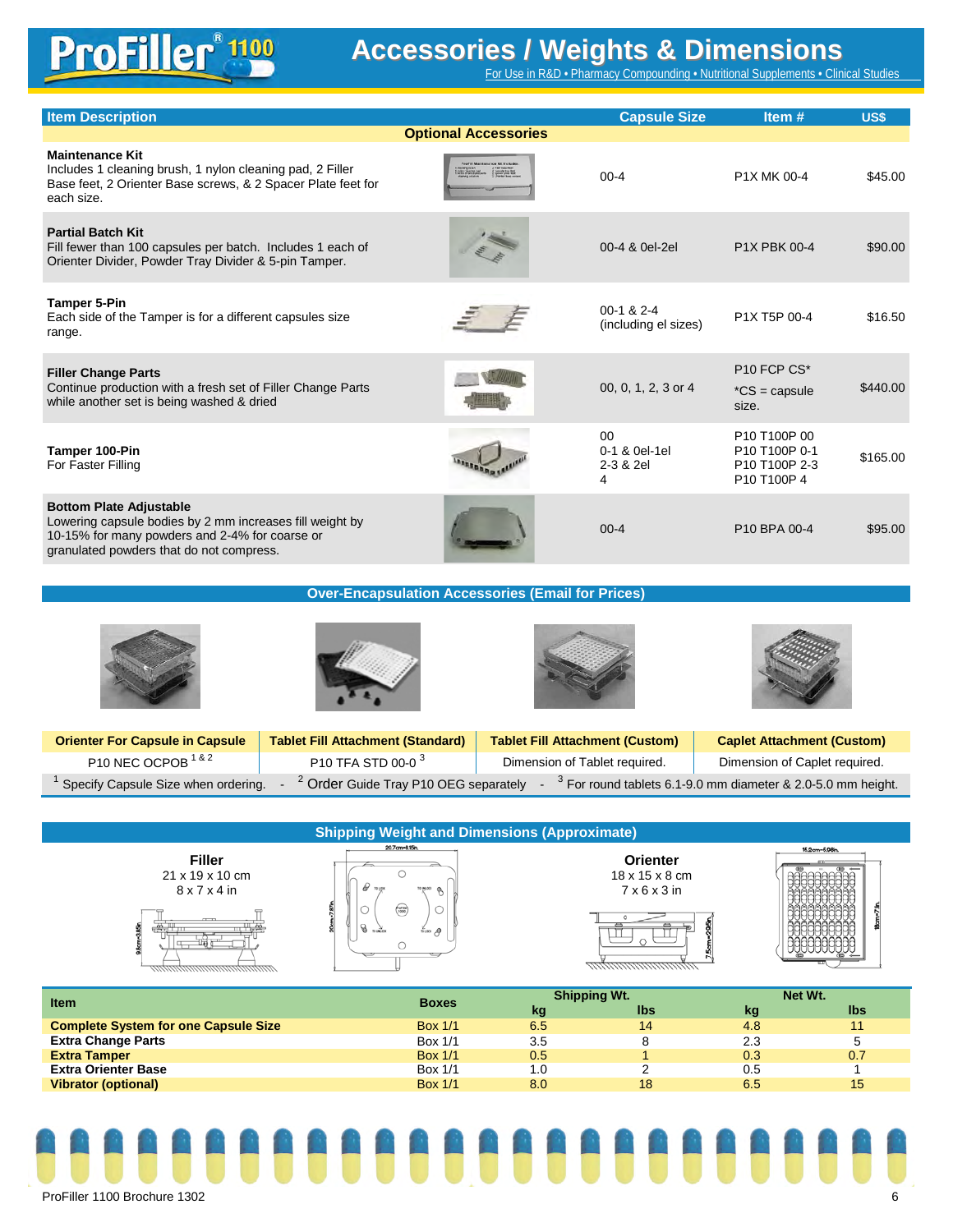### *1. What is the output?*

Output is 2000 - 3200 capsules per hour. Our engineers have designed over 15 features that make the ProFiller 1100 the **fastest** and **easiest** 100-hole hand-held filling system on the market. The lower output is for fine powders. The higher output is for coarse free-flowing powders. Your results will vary based on the powder flow properties. operator speed & technique and use of excipients.

### *2. How accurate are fill weights?*

Fill weights using the USP/EP method are within ± 1-2% of target. When weighed individually (a stricter standard than USP/EP), typically all 100 capsules/batch are within  $\pm$  4-7.5% of target. For more information visit [www.profiller.com/fw.](http://www.profiller.com/fw)

### *3. What types of capsules can I fill?*

We have successfully tested different brands and types of capsules including gelatin, HPMC (vegetarian) and pullulan (starch) capsules. Our 3 Body Sheet Set design enables 100% separation of vegetarian capsules.

### *4. What size capsules can I fill?*

Standard sizes 00, 0, 1, 2, 3, 4, 5 and both European & USA 0el, 1el & 2el (100 hole); 000 and 00el (80 hole). Change Parts for standard sizes can be ordered to fill additional sizes on the same system. ProFiller OE is available for sizes AAA, AAel, AA, A, B & D. AAA-E sizes require a separate system for each size.

### *5. How big is the system and how can I store it?*

The largest piece is the Filler, which measures approximately  $8 \times 7 \times 4$  inches or  $21 \times 19 \times 10$  cm. The entire system can comfortably fit in a regular office desk drawer .

### *6. Can I over-encapsulate or double-blind tablets, capsules and caplets?*

Yes, you can. See page 6 for more information and special attachments.

### *7. Can I fill liquids or sticky powders?*

The ProFiller system can be used to fill capsules with non-aqueous liquids or sticky powders. See Page 3 for tips, or visit www.profiller.com/tips and follow the link for special fill materials.

### *8. Can the ProFiller 1100 be cleaned in an automatic dishwasher?*

Yes, the entire system can be placed in an automatic dishwasher and is safe for use with automatic dishwasher detergents.

### *9. What is the ProFiller system made of?*

See page 4 for the materials of construction.

### *10. What is the shipping weight and size?*

|                        | <b>English</b> | <b>Metric</b>   |
|------------------------|----------------|-----------------|
| <b>Shipping Weight</b> | 14 $\,$ lbs    | 6.5 ka          |
| <b>Shipping Size</b>   | 18 x 11 x 7 in | 45 x 28 x 17 cm |

### *11. Is there a larger ProFiller available?*

Yes, the ProFiller 3600, 3700 & 3800 fill 300 capsules per cycle and have an output of up to 3-4X that of the ProFiller 1100. Visit [www.profiller.com.](http://www.profiller.com/)

### *12. What are the maintenance requirements?*

We recommend daily cleaning, preferably washing, of the machine to remove any powder. At a minimum the cam and the cam bush on the underside of sheet "b" should be wiped clean of powder and lubricated with a food grade lubricant (e.g. Vaseline petroleum jelly).

### *13. Why Might I Need an Additional Orienter Base or Capsule Locking Plate?*

The Orienter Base (HOB) is in three capsule size rages: 00-4, 5 and 000/00el. The Capsule Locking Plate (CLP) is in two size ranges 00-5 (100 hole) and 000/00el (80 hole). To fill capsule sizes outside the size range of what you received with your full system, you need to purchase the additional item(s).

### *14. What fill materials are known to discolor the ProFiller 1100?*

Most fill materials will not discolor the ProFiller. See the Materials of Construction on page 4 for a list of materials known to discolor one or more parts of the ProFiller. If you have questions on a specific fill material contact us via www.profiller.com.

### *15. Is a CE certificate Available?*

A "Declaration of Conformity" is included with each system. A CE certificate is included with the optional Vibrator.

If you have additional questions that are not answered here, or you would like additional information, please visit www.profiller.com. The website contains detailed information about using, cleaning, and caring for your ProFiller System